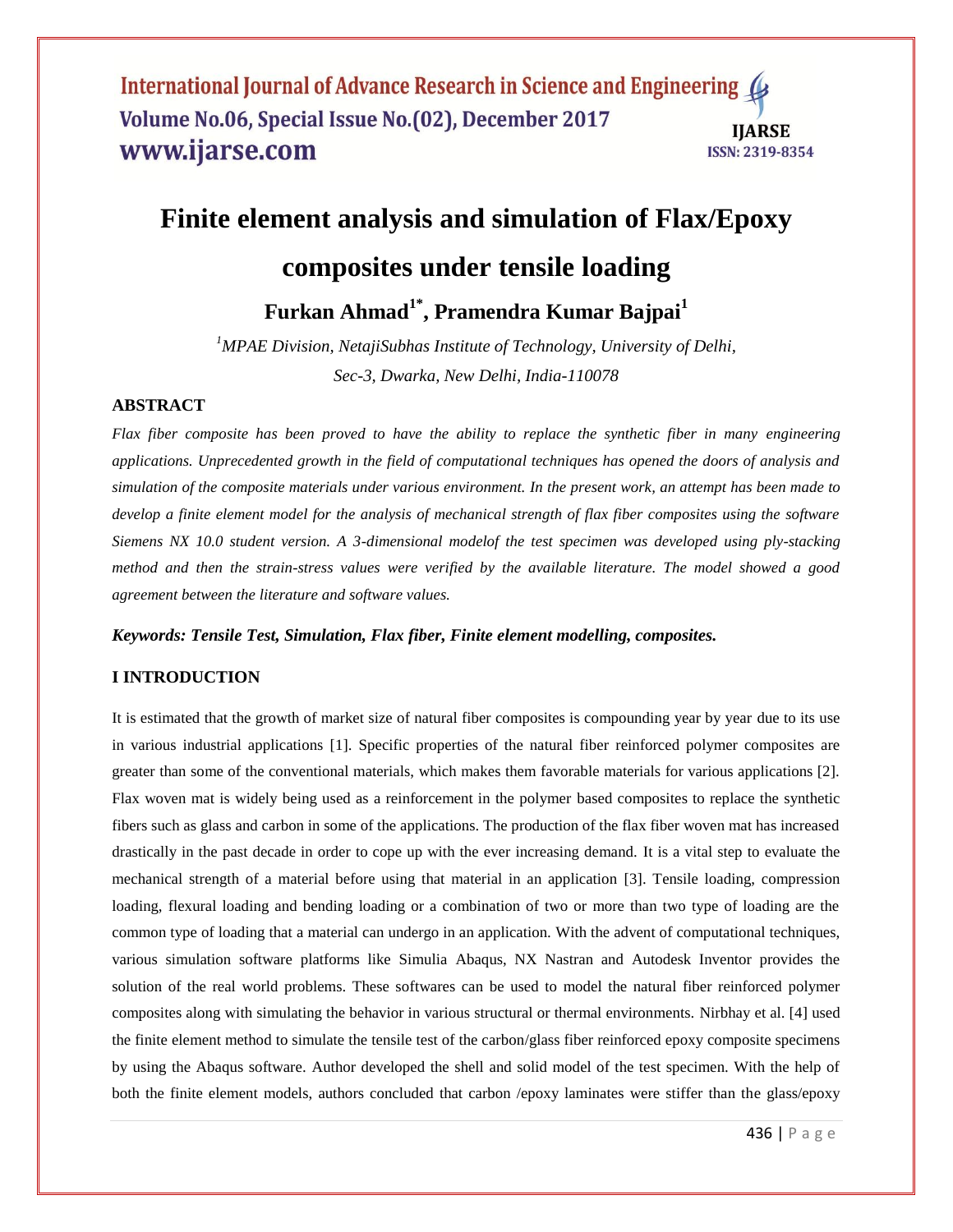laminates. Some authors developed the numerical models to understand the deformation behavior of the woven and unidirectional composites. Laroche and vu-khanh [5] introduced the five types of deformation mechanism in the forming of woven fabric composites. Authors concluded that woven fabric may be considered as a two dimensional rectangular array connected by pin joint net system.Avdic and saha [6] also used the Abaqus software for the simulation of carbon fiber composite specimen under tensile loading. Authors developed shell model, solid continuum shell model and solid-solid model of the test specimens. Authors concluded that all the three developed finite element model showed the similar behavior under tensile loading environment.Thermal environment simulation is also possible using finite elements methods. Bajpai et al. [7] performed the finite element simulationof the microwave curing process of the thermoplastic based bio-composites.

# **II FEA- FINITE ELEMENT ANALYSIS**

Siemens NX 10.0 student version was used for the finite element analysis of the fiber reinforced polymer composites in the following manner.

# **2.1 Part modelling and Geometry**

In the present work, an available literature was used as a reference of the experimental investigation. Camellia cerbu [8] used two different flax fiber as a reinforcement each in warp and weft direction and epoxy as matrix material for the fabrication of composite material.Author investigated the behavior of the developed composites. The experimental values of the result was used to compare the accuracy of the developed model. Properties of the fiber and matrix material was used as per the referenced literature [8]. Figure 1 and 2 shows the initial condition of the specimen. Each ply is depicted by a different color for better visualization.



**Figure 1. 2-D Meshed rectangular bar used for extrusion of laminate.**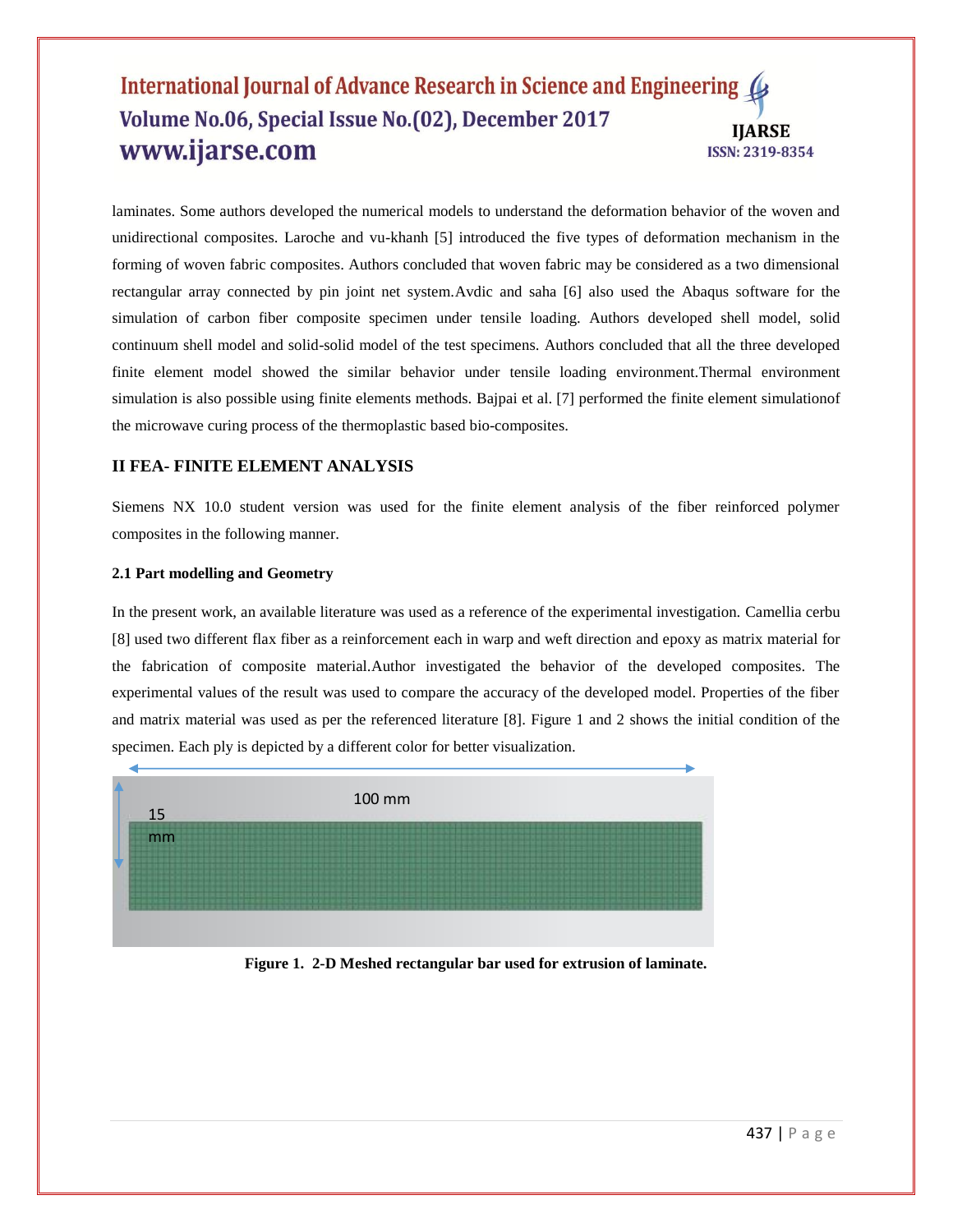

**Figure 2. 3-Dimensional extruded model of 8-ply test specimen.**

## **2.2 Boundary conditions**

In this tensile test simulation, one end of the test specimen is fully fixed constrained and the load is applied on the other end of the specimen. In order to apply the constraints, first of all a face is needed on which the constraint could be applied. In this shell model, the laminate is extruded from the two dimensional meshed surface so there was no pre-existing face available. Siemens NX 10.0 student version provides an option to create a face from the mesh. 3 dimensional elements of each side was selected to make a "face from mesh".

#### **2.3Ply-Stacking sequence**

Three orientations of the plies were used to create a three types of laminates. In the first laminate L1, all the plies were stacked at  $0^{\circ}$  angle with respect to the longitudinal direction of the specimen. This sequenced laminate L1 (0, 0, 0, 0, 0, 0, 0, 0) is similar to the literature used [8] for comparing the values of tensile test simulation. Second laminate L2 was prepared by stacking the eight plies in another fashion. The effect of the orientation of plies of second laminate L2 (0, +45, 90, -45, 90, +45, 90, 0) was investigated. The third laminate L3 (0, 90, 0 90, 0, 90, 0, 90) was prepared to check the accuracy of the software used to develop the model.

# **III RESULT AND DISCUSSION**

Laminate L1 was used to compare the elongation (change in length Δl) of the model test specimen and the specimen used by the literature [8]. Laminate L1 was modelled by using similar properties and boundary conditions as used by the referenced literature [8]. Laminate L3 and Laminate L1 are same as the stacking sequence of laminate L3 has no contribution to the material properties. This can be easily explained as the properties of the woven flax fiber mat in the longitudinal (0º) and transverse (90º) direction are same. In the second laminate L2, the directions of the some laminas are at the 45º with respect to the longitudinal direction.These laminas at 45º will definitely offer lower resistance than the laminas at 0º when the load is applied in the longitudinal direction of the specimen. The result of tensile test simulation of laminate L2 clearly shows that elongation of the L2 laminate is higher than the other two laminates. Higher elongation is a mathematical representation of the lower resistance offered by the body when the same load is applied on all three laminates. The orientations of plies of the second laminate L2 is non-symmetric,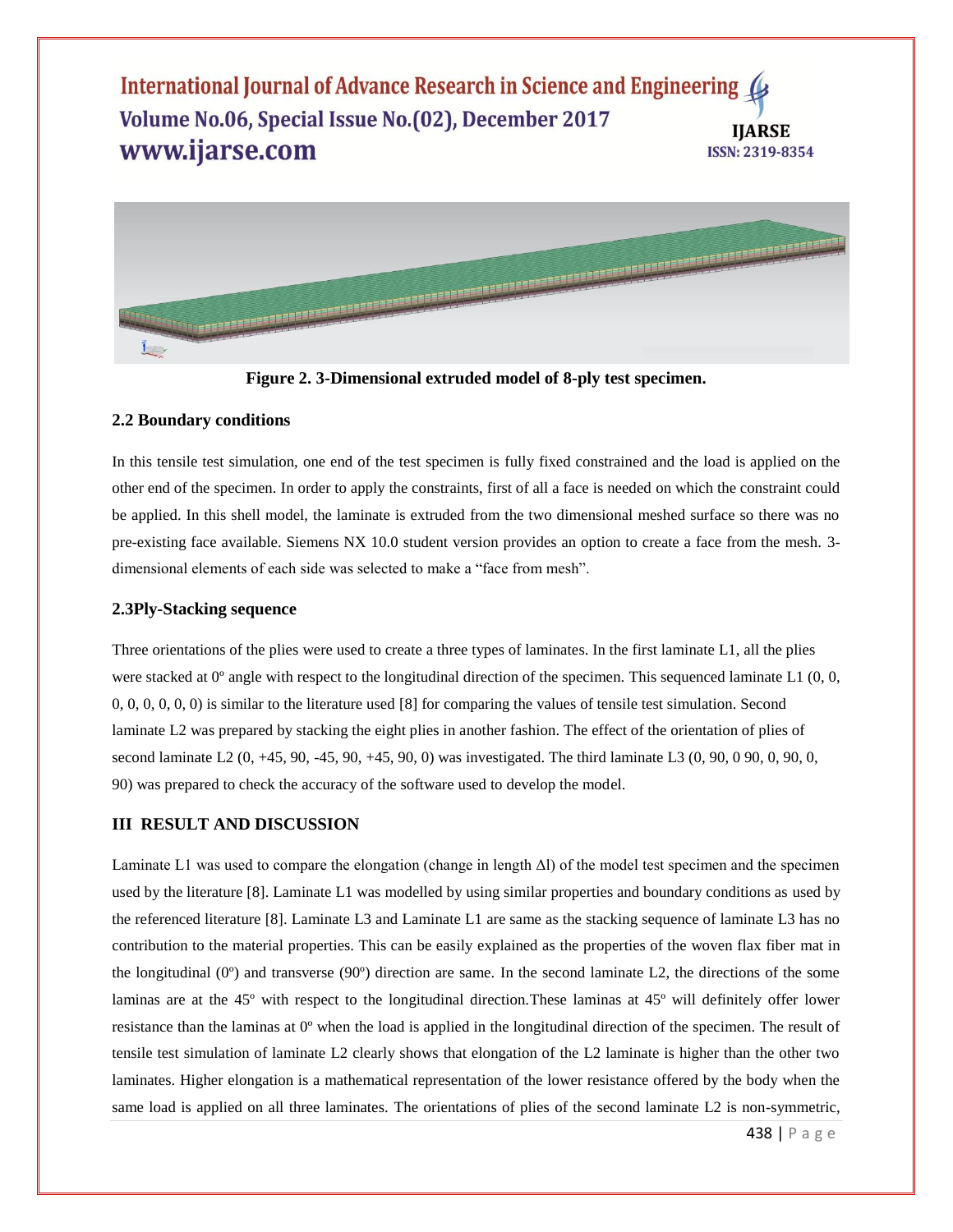due to which the resistance offered by the above +45º layer is different than lower -45º layer. From the behavior of second laminate, it can be concluded that non-symmetric lay-up orientation results in bending of the specimen even when the load is purely tensile. Table 2 compares the change in length of the specimen during the experiments conducted by the referenced literature [8] and the elongation of the modelled specimen. Figure 3, 4, 5 shows the elongation values of the laminates under tensile test simulation when the applied load is 1.5 kN.



# **Table 2. Change in length of model under tensile loading.**

**Figure 3. Elongation of Laminate L1 under uniaxial tensile loading.**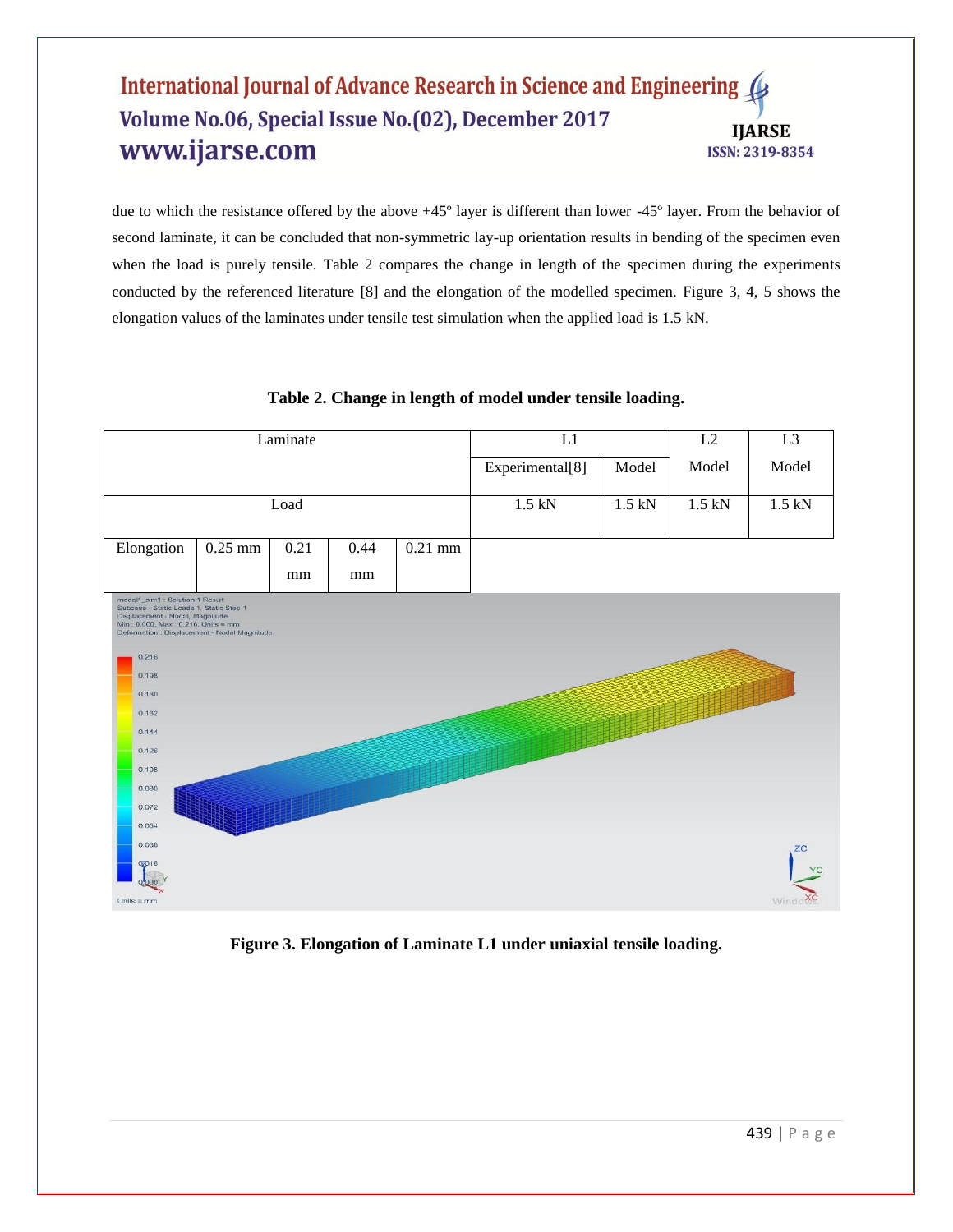





## **Figure 5. Elongation of Laminate L3 under uniaxial tensile loading.**

# **IV CONCLUSION**

In the present study, simulation of the tensile test of the flax fiber reinforced epoxy polymer composite was done using the software Siemens NX 10.0 student version. Shell model was extruded by applying 8 plies of flax fiber and epoxy polymer, each ply having equal thickness. Three laminates L1, L2 and L3 were developed by using the